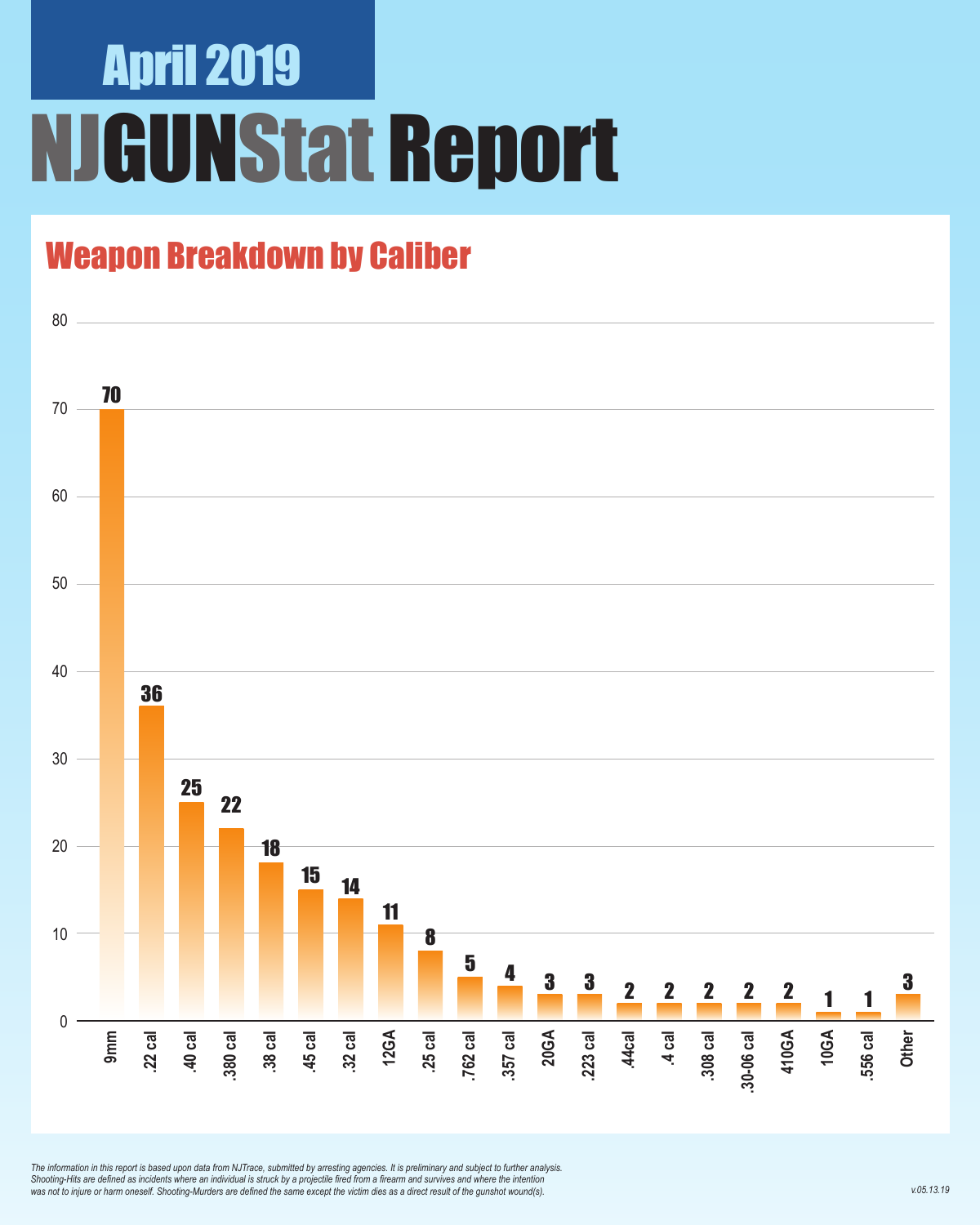# April 2019 NStat Report

#### Gun Recovery Numbers Statewide

| <b>Total Crime Guns Recovered</b>                    | 249 |
|------------------------------------------------------|-----|
| Found Property/Turned in                             | 99  |
| <b>Guns with Possessors</b>                          | 150 |
| Individuals Arrested with<br>more than One Crime Gun | 14  |

#### New Jersey Counties



#### New Jersey Cities



*The information in this report is based upon data from NJTrace, submitted by arresting agencies. It is preliminary and subject to further analysis. Shooting-Hits are defined as incidents where an individual is struck by a projectile fired from a firearm and survives and where the intention*  was not to injure or harm oneself. Shooting-Murders are defined the same except the victim dies as a direct result of the gunshot wound(s).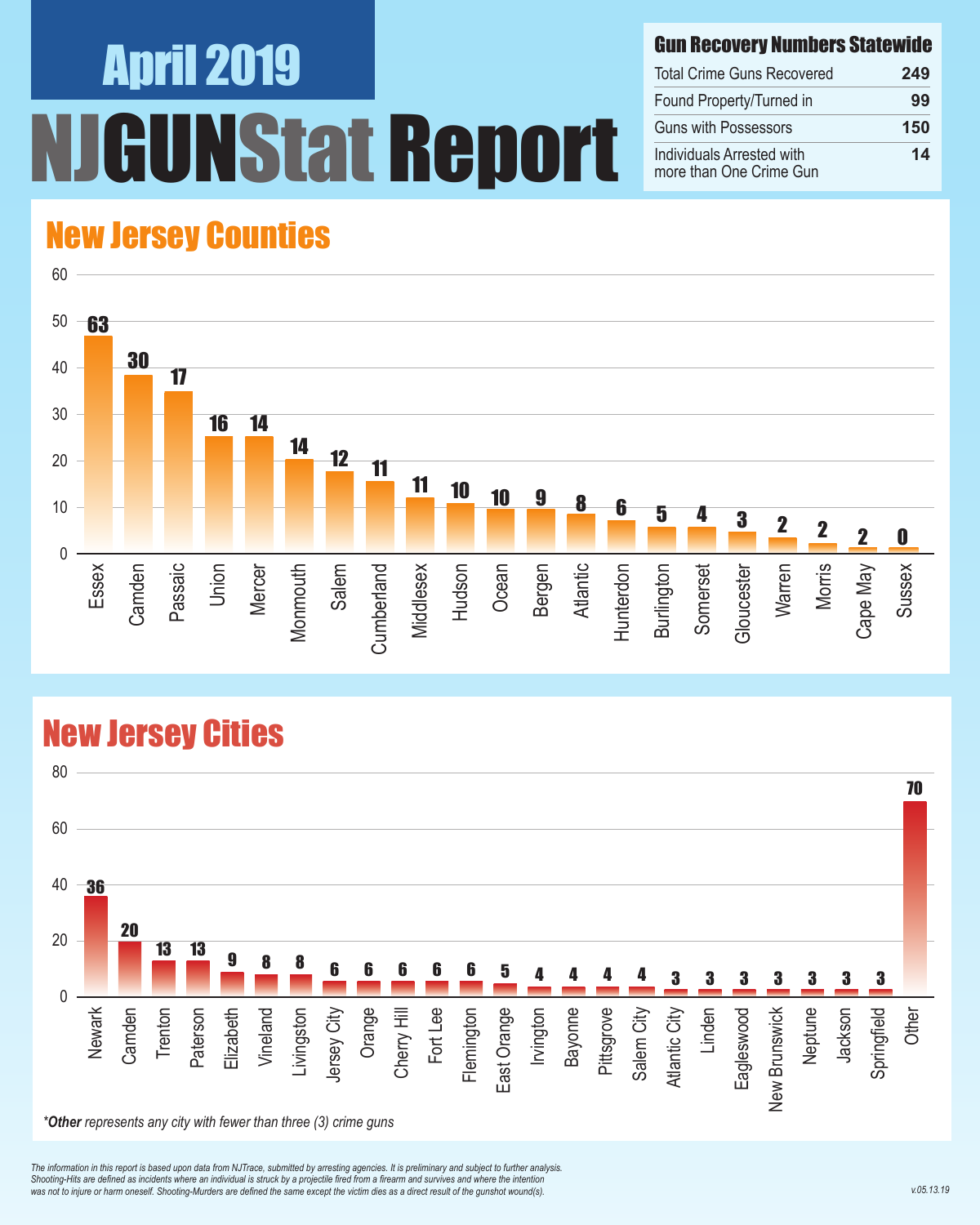# April 2019 NJGUNStat Report

### Weapon Breakdown by Manufacturer



*This chart reflects the information provided to the New Jersey State Police through NJTrace, a statewide program that relies on local police departments to input data on guns used in the commission of a crime. This chart does not rely on any reports from the federal Bureau of Alcohol, Tobacco, Firearms and Explosives (ATF). The information is preliminary and subject to further analysis.*